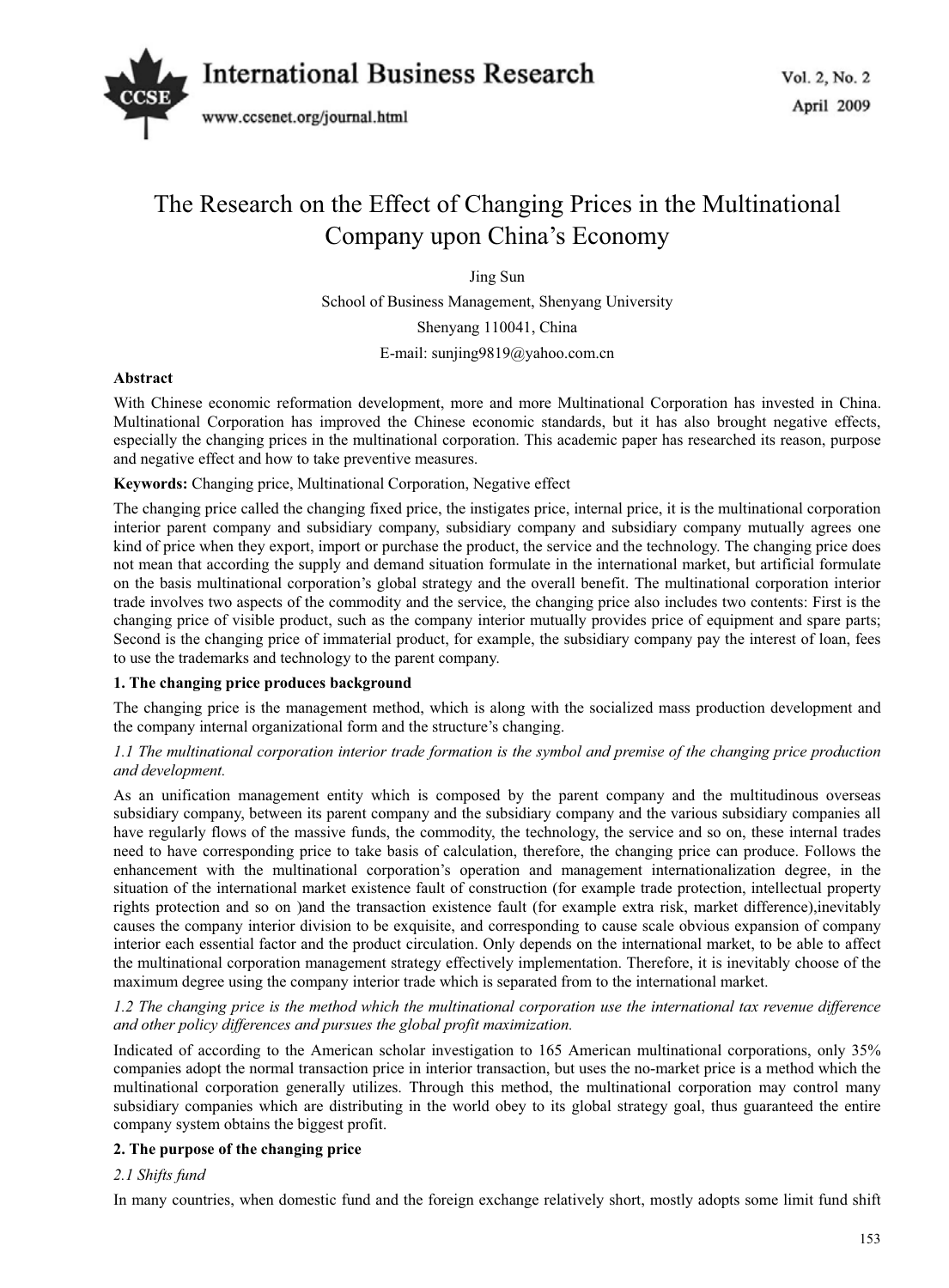measure. In particular, there have some more stringent restrictions for the foreign investors remitted their dividends and the stock dividends. At that time, the multinational corporation often through the changing price by the high price to ship out materials or provide services to the subsidiary company in this country, realization fund shifting.

#### *2.2 Evades tax revenue*

Mainly evade the custom and the income tax. In the aspect of custom tax, although any national company is unable to change the custom tax, but the changing price is suitable, it still might do. Usually has following two methods:

2.2.1Using the regional customs union and some certain preferential benefits stipulated of some agreements.

2.2.2Using subsidiary companies in different country (area),low delivers goods price reduction tax payment cardinal and tax payment amount, reduces the import subsidiary company importation tax. In income tax aspect, mainly use different tax rate of different country (area), for example, when multinational company sells the technology or the service from the high tax rate country to the low tax rate country, through the low price to reduce the import goods cost of the low tax rate country in order to enhance its profit. Like this, the tax rate shifts from the high tax rate country to the low tax rate country, reduce the whole tax amount of the entire company.

## *2.3 Adjustment profits*

When the subsidiary company has a higher profit in the host country, it possibly can face to many problems, for example, the labor unions request to raise the host country staff wages, the host country government requests to negotiate again and so on. The multinational corporation may utilize the purchase power and the sales power which grasps, reduces the subsidiary company accounting paper profit through the changing price, and covers the actual profit, embezzles the benefit which the host country should earn.

## *2.4 Reduces the quota limit*

The quota has in view of the product quantity, has in view of the product value. If in view of the product quantity, the multinational corporation may use the changing price to reduce the quota limit. For example, when the export country's subsidiary company reduce the goods price, the import country's subsidiary company need not more quota, it may increase the import product quantity.

*2.5 Obtains the competitive advantage*

When the new subsidiary company is established in overseas, the multinational corporation may through the whole company's fund power to supply the inexpensive raw material, the product and the service with using low price, and purchase the high price product of subsidiary company in order to help it sets up good prestige, and stable development. When some overseas market competition is exceptionally intense, the partner company may use the low changing price to support subsidiary company until defeat competitors, and finally seizes the market.

#### **3. Influencing of the multinational corporation interior changing price to China**

Indicated of the studies of importation and exportation goods price of foreign capital enterprises in China from 2001 to 2002, imported and exported 1500 kind of products in 2001, there are 124 kind of importation products price were higher than average price, highest out did 1000%; and there are 428 kinds of exportation products price lower than average price, lowest price only occupied 1% on comparing average price. The foreign capital enterprises use changing price to bring many problems to China. Concentrate following several aspects:

# *3.1 Chinese profit is invaded*

As for the joint capital enterprise, Chinese joint capital enterprise is on the basis of the Equity ratio to share profit, but as for the Chinese and foreign cooperative enterprise, Chinese enterprise profit according to contract, Chinese holds the certain appropriation of profit ratio. However if the foreigner implementation changing price that may cause to reduce the enterprise's profit, even appears "zero profit" and negative profit", it causes Chinese profit to reduce even loses money, but the foreign company's overall income may be increased.

# *3.2 China's tax revenue income reduction*

The foreign capital enterprise's tax revenue effect is an important target of China uses foreign direct investment income. Chinese normal obtained tax rate is 33%, but in order to attract the foreign enterprise investment, stipulated "the foreign capital" enterprise may enjoy the preferential benefit in tax revenue on operation in two years and reduces partly levies on the third years. The obtained tax rate is 16.5% in third year and is 33% in the sixth year. This tax rate is still higher than actual taxes of Bahamas, Hong Kong. Many foreign capital enterprises use "higher importation price and lower exportation price" to shift subsidiary company profit in China, in order to evade Chinese income tax.

#### *3.3 Causes China balance of payments not to be balanced*

3.3.1The changing price of "high importation price and low exportation price" can bring foreign enterprises overall profit growth. Thus, actuation foreign capital enterprise import massive product which may produce in domestic, this